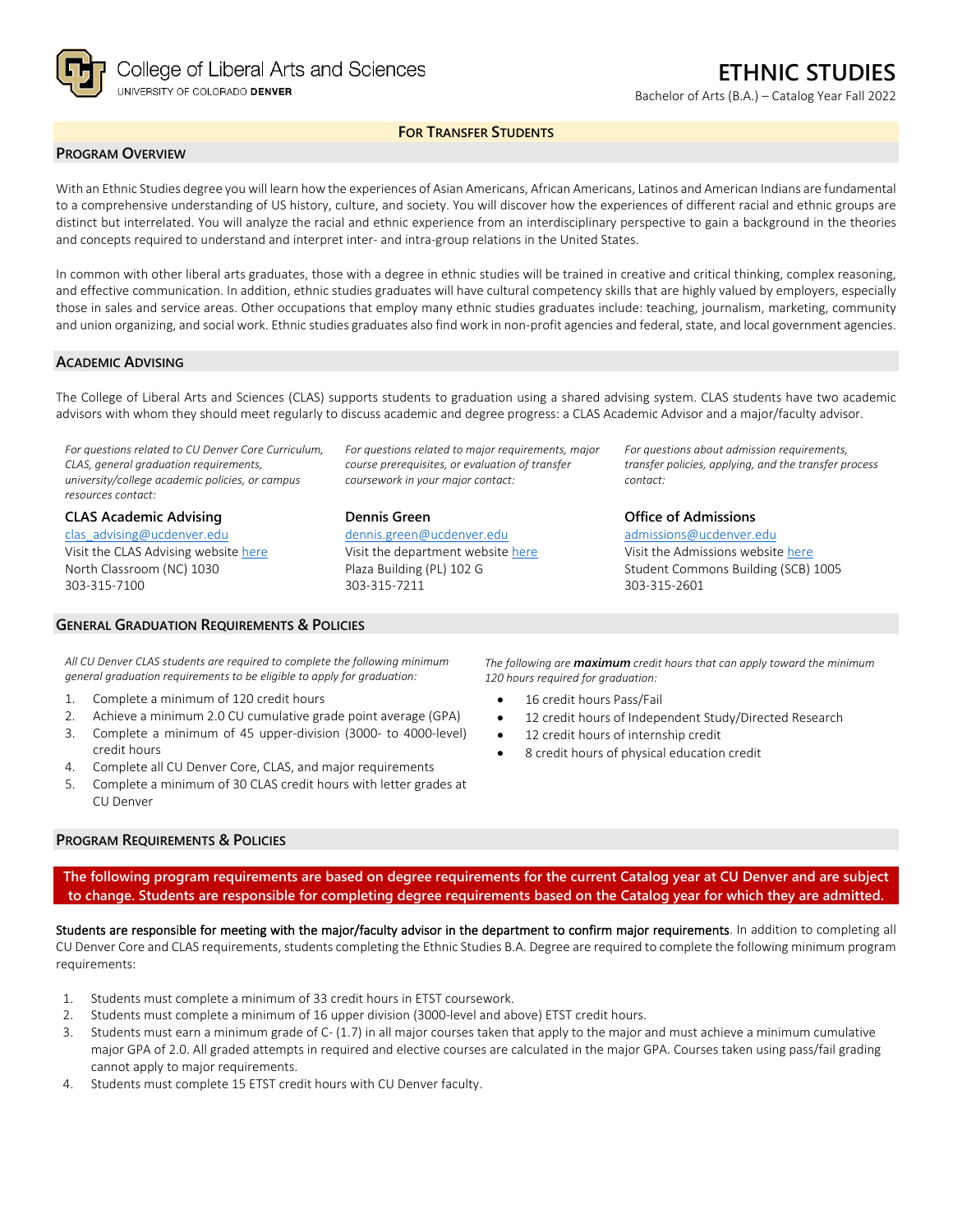Bachelor of Arts (B.A.) – Catalog Year Fall 2022

## **FOR TRANSFER STUDENTS**

# **COURSEWORK THAT CAN BE COMPLETED AT PREVIOUS INSTITUTION**

The following is a "bucket" of requirements students can complete prior to transferring to CU Denver, including equivalent Colorado Community College System (CCCS) courses. To determine the equivalencies of courses to be completed at non-CU Denver institutions, students can visit [www.transferology.com](http://www.transferology.com/)**.** It is critical students connect with a CU Denver academic advisor to ensure planned courses will transfer *and* apply to CU Denver degree requirements. All non-CU Denver coursework must be completed with a C- or better to be eligible for transfer.

Students interested in completing an Associate (A.A. or A.S.) Degree or a Colorado Statewide Transfer Articulation Agreement or Degree with [Designation \(DWD\)](https://highered.colorado.gov/transfer-degrees) must work with their community/junior college academic advisor to create an academic plan that accounts for all degree or transfer articulation agreement requirements. Colorado Community College Students may also explore the option to complet[e Reverse Transfer](https://highered.colorado.gov/students/attending-college/colorado-reverse-transfer) at CU Denver.

| If students complete only one science course with a lab for the CU Denver Core<br>Students completing less than 60 applicable transfer credits will have additional |
|---------------------------------------------------------------------------------------------------------------------------------------------------------------------|

*\**The applicability of Guaranteed Transfer (GT Pathways) courses to specific CU Denver Core Curriculum requirements requires completion of a block of five courses: two GT-AH courses; one GT-HI course; one GT-SS course; and one additional GT-AH, GT-HI, or GT-SS course.